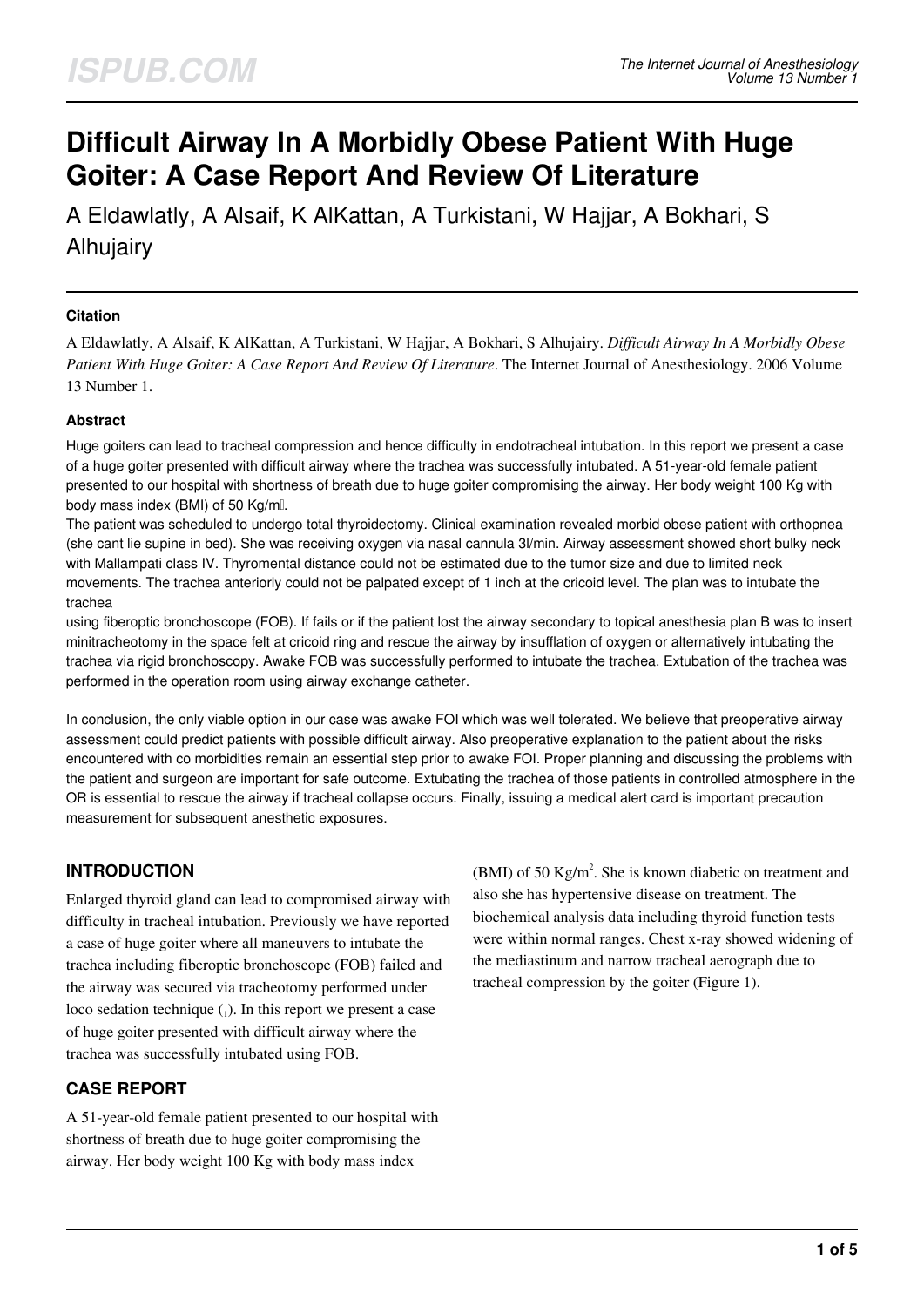## **Figure 1**

Figure 1: Chest x-ray shows severe tracheal compression



ECG was normal. Pulmonary function tests showed picture of restrictive pattern with FEV1 71% of the predicted, FVC 63% of the predicted and FEV1/FVC ratio of 112. CT scan showed severe narrowing of the upper trachea by huge diffuse enlarged thyroid gland which extends retrosternally to the level of left brachiocephalic vein (Figure 2).

## **Figure 2**

Figure 2: CT scan shows thyroid gland enlargement with pin point laryngeal aperture (arrow)



Arterial blood gases on room air showed, PaO2 85 mmHg, Pa CO2 56 mmHg, bicarbonate 32 mmol/l and oxygen saturation 97%. The diagnosis of Graves' disease with goiter and large retrosternal extension with severe tracheal compression was made. The patient was scheduled to undergo total thyroidectomy.

Clinical examination revealed morbid obese patient with orthopnea (she can't lie supine in bed). She was receiving oxygen via nasal cannula 3l/min. Airway assessment showed short bulky neck with Mallampati class IV. Thyromental distance could not be estimated due to the tumor size and due to limited neck movements. The trachea anteriorly could not be palpated except of 1 inch at the cricoid level. Plain neck x-ray revealed the tumor even extended retrotracheally (Figure 3).

## **Figure 3**

Figure 3: Shows compressed cervical trachea and retrotracheal extension of the tumor.



Nasoendoscope was performed by consultant ENT surgeon to assess the vocal cords which revealed only edematous false vocal cords could be visualized with edema of supraglottic structures. The patient and her relatives were told about the risks encountered and they signed high risk consent. The plan was to intubate the trachea using FOB, if fails or if the patient lost the airway secondary to topical anesthesia

plan B was to insert minitracheotomy in the space felt at cricoid ring and rescue the airway by insufflation of oxygen or alternatively intubating the trachea via rigid bronchoscopy. After explaining to the patient the procedure of awake fiberoptic intubation (FOI) premedication consisted of oral midazolam 10 mg one hour before surgery.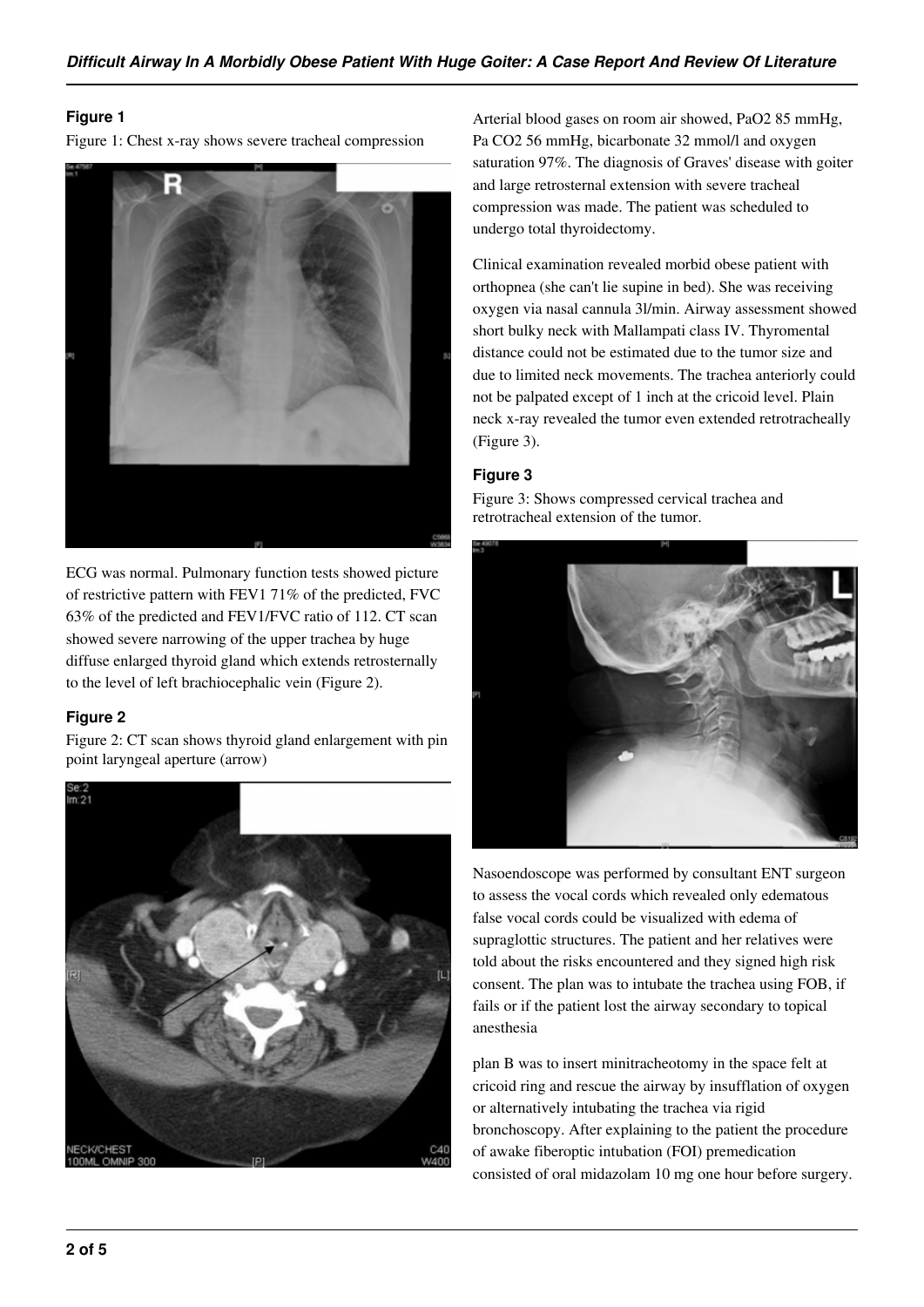Upon arrival of the patient to operation room routine monitoring were established. A 16 gauge i.v cannula was inserted. Radial arterial cannula was inserted for invasive blood pressure monitors and ABG besides blood glucose monitoring.

The patient was positioned on OR table in semi-sitting position 45° with maximum setting of OR table down and with the use of few footsteps at head part, the anesthetist stood. Intravenous sedation consisted of midazolam 2 mg and sufentanil 5 micg. Local anesthesia was established using 5% xylocaine paste on the posterior third of the tongue along with xylocaine nebulization to oropharynx using 4% xylocaine. The process of loco sedation took 20 min to achieve adequate anesthesia of oropharyngeal structures. After loading a size 7.0 mm reinforced tube to the FOB and following few rehearsals FOI was performed where the edematous false vocal cords were seen and the fiberscope we inserted in between followed by railroading the tube over it. Then the tube was connected to end tidal CO2 where the CO2 curve was obtained. Then induction of anesthesia was achieved with i.v propofol 200 mg and sufentanil 10 micg followed by cisatracurium 6 mg. Anesthesia was maintained with mixture of oxygen in air 50 % and 1 MAC sevoflurane. Central venous line was inserted in the right femoral vein. The operation was uneventful with minimal blood loss. The duration of surgery was 120 min and total thyroidectomy performed. At the end of surgery the patient was send to surgical intensive care unit with the trachea intubated and ventilated. The plan was to keep the lungs ventilated for 24 hr for further evaluation of possible tracheal extubation. She was kept on regular dexamethasone 8 mg i.v 6 hourly and nebulization of the chest with bronchodilators and racemic epinephrine. Next day she was awake and breathing spontaneously on minimum oxygen support, we decided to extubate the trachea in the OR. The patient was send to OR and surgeon notified to be present in case surgical intervention required since we anticipated tracheomalacia secondary to long standing tracheal compression by the tumor. We have planned that if exubation fails and airway compromise occurs due to tracheomalacia, we will insert the endotracheal tube again and later we will think to deploy a tracheal stent to secure the airway. Airway exchange catheter (AEC) was used and inserted through the tracheal lumen tube and tracheal tube cuff was deflated. Then the tracheal tube was gradually withdrawn over the AEC with adequate spontaneous breathing and stable vital signs. Finally the tracheal tube was removed along with the AEC and the patient was breathing spontaneously adequately. She

was then transferred back to SICU self ventilated with face mask and O2 3L/min. The patient remained in SICU for another 48 hours then she was transferred to normal surgical floor and later she was discharged home. We have issued the patient an alert medical card indicating the difficulties encountered during endotracheal intubation and asked her to show it to her anesthetist before any future anesthesia exposures.

## **DISCUSSION**

The appropriate management of airway in thyroid surgery is always a challenge.This can be more compounded by other associated conditions like morbid obesity, short neck and huge thyroid swelling as described in the case presented. This particular patient had edema of supraglottic structures and edema of false vocal cords as visualized by nasal endoscope which most likely due to obstruction of venous drainage caused by the huge goiter. Lacoste et al reported that the anesthetist should expect that 6% of tracheal intubations for thyroid surgery will be difficult  $(_{2,3})$ .

Amathieu et al reported that the overall incidence of difficult intubation in thyroid surgery was 11.1% and they found that thyroid surgery was not associated with an increased incidence of difficult intubation and they could not find any specific predictive risk factor for difficult intubation related to goiter disease. Moreover, they concluded that only the usual preoperative criteria like Mallampati, limited neck movements and thyromental distance, were reliable predictors of difficult airway  $(_{4})$ .

Bouaggad et al in their study reported the same finding that large goiter was not associated with a more frequent incidence of difficult endotracheal intubation but the presence of cancerous goiter was a major factor for prediction of difficult intubation  $(_{5}$ ). Voyagis and Kyriakis have reported that goiter when accompanied by airway deformity presents an aggravating factor for difficult intubation (6). Hariprasad and Smurthwaite have reported a successful management of airway using awake FOI in a morbidly obese patient with gross supraglottic edema secondary to thyroid disease  $(7)$ . Malhorta and Sodhi have reported a strategy for airway management of thyroid disease patient if preoperative assessment has increased concerns regarding the airway. The strategy included the following options: inhalation induction with sevoflurane in the semi-supine or semi-sitting position, , awake FOI, tracheotomy

or ventilation through a rigid bronchoscope  $\binom{8}{8}$ . However,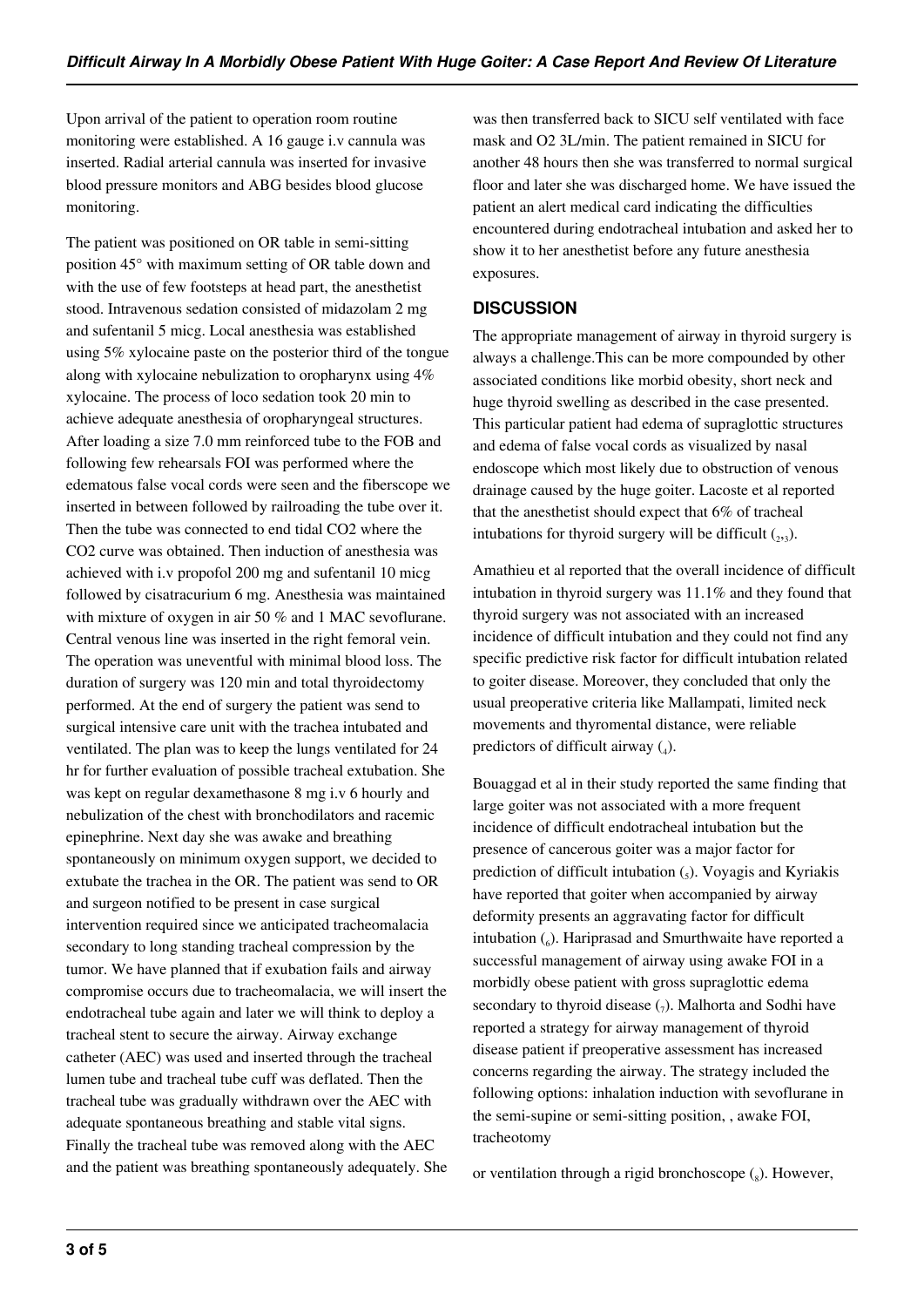awake FOI is not without problems. Complete airway obstruction during awake FOI has been reported in whom the use of local anesthetic precipitated acute loss of the airway so that urgent surgical intervention was required  $(_{9})$ . The options of airway management of our case were as follow: awake FOI, minitracheotomy or intubation via rigid bronchoscopy. Inhalation induction with sevoflurane was not an option due to the severity of stridor and concerns about loosing the airway during induction, therefore we preferred awake FOI. Mehta et al have reported tracheal intubation via rigid bronchoscope in a patient with compromised airway who underwent combined off pump coronary and thyroidectomy surgery  $_{(10)}$ . Due to the airway problems encountered with thyroid disease, thyroidectomy under local anesthesia was advocated  $(1,1,1,2,1,3)$ . However, a patient with huge thyroid causing compromised airway and with stridor who can not lie supine is a major limiting factor for that technique.

In conclusion, the only viable option in our case was awake FOI which was tolerated by the patient. We believe that preoperative airway assessment could predict patients with possible difficult airway. Also preoperative explanation to the patient about the risks encountered with co morbidities remains an essential step prior to awake FOI.

Proper planning and discussing the problems with the patient and surgeon are important for safe outcome. Extubating the trachea of those patients in controlled atmosphere in the OR is recommended to rescue the airway if tracheal collapse occurs. Finally, issuing a medical alert card is important precaution measurement for subsequent anesthetic exposures.

# **ACKNOWLEDGEMENT**

The authors would like to thank the nursing staff and anesthesia technicians at King Khalid University Hospital for their sincere assistance during management of this case.

# **CORRESPONDENCE TO**

A.Eldawlatly King Saud University Riyadh 11461, P..O.Box 2925, Saudi Arabia dawlatly@ksu.edu.sa

## **References**

1. Eldawlatly A, Takrouri M, Elbakry A, et al. Perioperative management of huge

goiter with compromised airway. Internet J Anesthesiol 2003; 7 (2). 2. Lacoste L, Gineste D, Karayan J, et al. Airway complications in thyroid surgery. Ann Otol Rhinol Laryngol 1993; 102:441-6. 3. Farling PA. Thyroid disease. Brit J Anaesth 2000; 85:15-28. 4. Amathieu R, Smail N, Catineau J, et al. Difficult intubation in thyroid surgery: myth or reality. Anesth Analg 2006; 103:965-8. 5. Bouaggad A, Nejmi SE, Bouderka MA, Abbassi O. Prediction of difficult tracheal intubation in thyroid surgery. Anesth Analg 2004; 99:603-6. 6. Voyagis GS and Kyriakis KP. Anesth Analg 1997; 84:611-2. 7. Hariprasad M and Smurthwaite J. Management of a known difficult airway in a morbidly obese patient with gross supraglottic oedema secondary to thyroid disease. Brit J Anaesth 2002; 89:927-30. 8. Malhorta S and Sodhi V. Anaesthesia for thyroid and parathyroid surgery. Continuing Education in Critical Care&Pain 2007; 7:55-8. 9. Shaw IC, Welchew EA, Harrison BJ et al. Complete airway obstruction during awake fiberoptic intubation. Anaesthesia 1997; 52:582-585. 10. Mehta Y, Sujatha P, Juneja R, et al. OPCAB and thyroidectomy in a patient with a severely compromised airway. J Cardiothorac Vasc Anesth 2005; 19:79-82. 11. Spanknebel K. Thyroidectomy using monitored local or conventional general anesthesia: an analysis of outpatient surgery, outcome and cost in 1,194 consecutive cases. World J Surg 2006; 30:813-24. 12. Spanknebel K, Chabor JA, DiGiorgi M, et al. Thyroidectomy using local anesthesia: a report of 1,025 cases over 16 years. J Am Coll Surg 2005; 201:375- 385. 13. Arora N, Dhar P, Fahey III TJ. Seminars: local and regional anesthesia for thyroid surgery. J Surg Oncol 2006; 94:708-713.